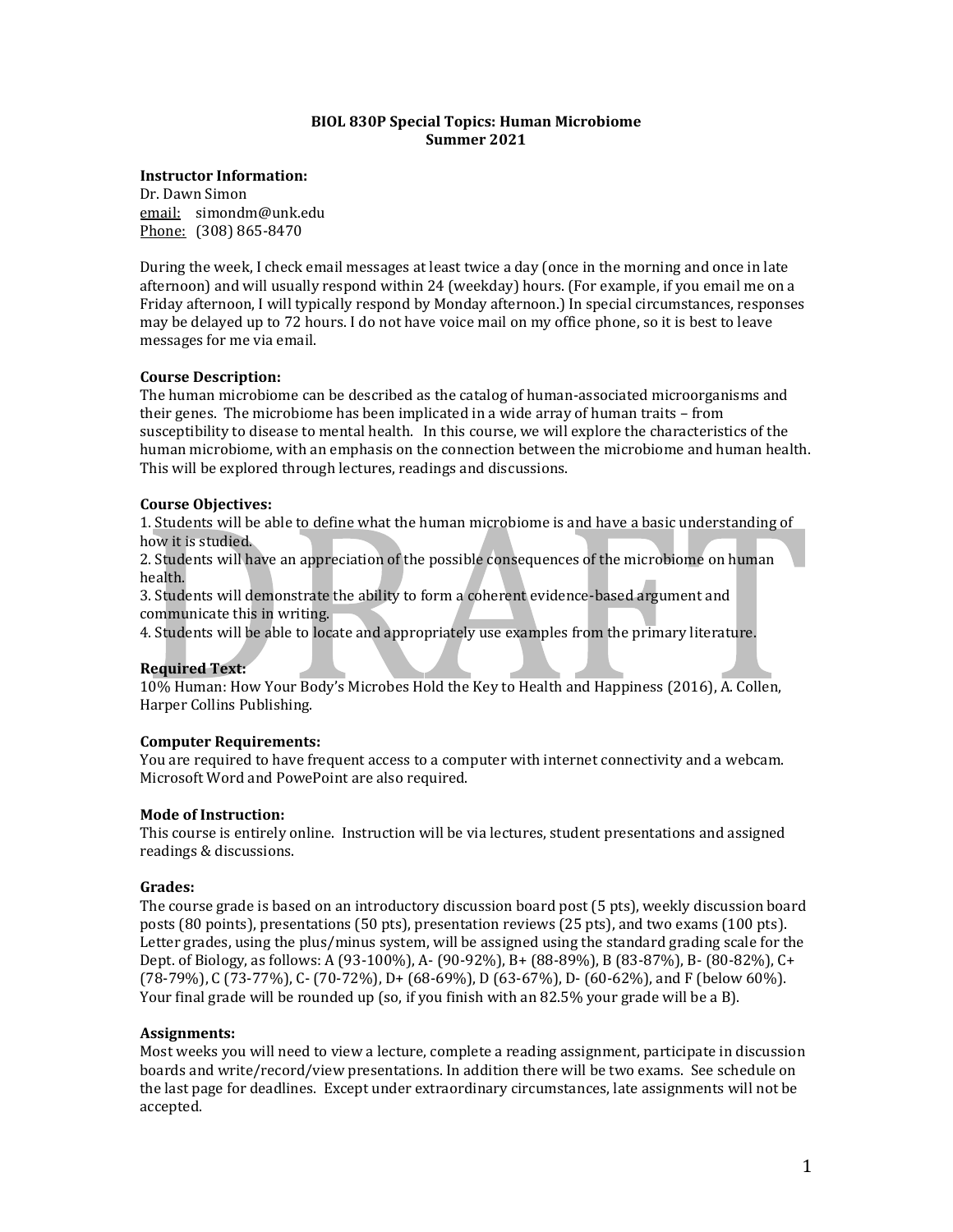### *Discussions*

For discussion board assignments, I will post multiple questions/topics per week. You will be required to respond to one of these original questions or pose/respond to one of your own questions related to the week's reading, as well as interact with your classmates (10 pts per post). A rubric will be provided. You will not be allowed to see other posts until after your initial post

### *Presentations*

Students will be responsible for a total of two presentations focused on the role of the microbiome and disease (25 pts each). Specific diseases will be assigned at the end of Week 1. Presentations will be created in PowerPoint and recorded using VidGrid. Students will also be responsible for reviewing other student presentations (5 pts per review).

### *Presentations*

Exams are a combination of multiple choice and short essay. Each is worth 50 pts.

### **Academic Integrity:**

Plagiarism will not be tolerated. You must cite all sources and rephrase content in your own words. You assume full responsibility for the content and integrity of the work you submit. Students who plagiarize any part of their assignments will at minimum receive a zero on that assignment and could potentially fail this course.

### **Appropriate References:**

For the purposes of this course, an appropriate reference is defined as a peer-reviewed journal article or book chapter, assigned reading material (including your text) and lecture material. However, in each week's discussion at least two of these references must be from peer-reviewed sources. More details will be provided on Canvas for how to locate and cite these sources.

### **Students with Disabilities**

It is the policy of the University of Nebraska at Kearney to provide flexible and individualized reasonable accommodation to students with documented disabilities. To receive accommodation services for a disability, students must be registered with UNK Disabilities Services for Students Office, 172 Memorial Student Affairs Building, 308-865-8988 or by email [unkdso@unk.edu](mailto:unkdso@unk.edu)

### **Students Who are Pregnant**

It is the policy of the University of Nebraska at Kearney to provide flexible and individualized reasonable accommodation to students who are pregnant. To receive accommodation services due to pregnancy, students must contact Cindy Ference in Student Health, 308-865-8219. The following link provides information for students and faculty

regarding pregnancy rights. [http://www.nwlc.org/resource/pregnant-and-parenting-students](https://urldefense.proofpoint.com/v2/url?u=http-3A__www.nwlc.org_resource_pregnant-2Dand-2Dparenting-2Dstudents-2Drights-2Dfaqs-2Dcollege-2Dand-2Dgraduate-2Dstudents&d=DwMFAg&c=Cu5g146wZdoqVuKpTNsYHeFX_rg6kWhlkLF8Eft-wwo&r=BJkIhAaMtWY7PlqIhIOyVw&m=RgBL3s2VNHfvD5ReMK2q_PhwYU8dbEt1vxs1BO4WkpQ&s=MmB91XAzaW-E7UPMXPGx9tWJQbTWJYyYzM8gLjhEzQ0&e=)[rights-faqs-college-and-graduate-students](https://urldefense.proofpoint.com/v2/url?u=http-3A__www.nwlc.org_resource_pregnant-2Dand-2Dparenting-2Dstudents-2Drights-2Dfaqs-2Dcollege-2Dand-2Dgraduate-2Dstudents&d=DwMFAg&c=Cu5g146wZdoqVuKpTNsYHeFX_rg6kWhlkLF8Eft-wwo&r=BJkIhAaMtWY7PlqIhIOyVw&m=RgBL3s2VNHfvD5ReMK2q_PhwYU8dbEt1vxs1BO4WkpQ&s=MmB91XAzaW-E7UPMXPGx9tWJQbTWJYyYzM8gLjhEzQ0&e=)

### **Reporting Student Sexual Harassment, Sexual Violence or Sexual Assault**

Reporting allegations of rape, domestic violence, dating violence, sexual assault, sexual harassment, and stalking enables the University to promptly provide support to the impacted student(s), and to take appropriate action to prevent a recurrence of such sexual misconduct and protect the campus community. Confidentiality will be respected to the greatest degree possible. Any student who believes she or he may be the victim of sexual misconduct is encouraged to report to one or more of the following resources:

**Local Domestic Violence, Sexual Assault Advocacy Agency** 308-237-2599

**Campus Police (or Security)** 308-865-8911

**Title IX Coordinator** 308-865-8655

Retaliation against the student making the report, whether by students or University employees, will not be tolerated.